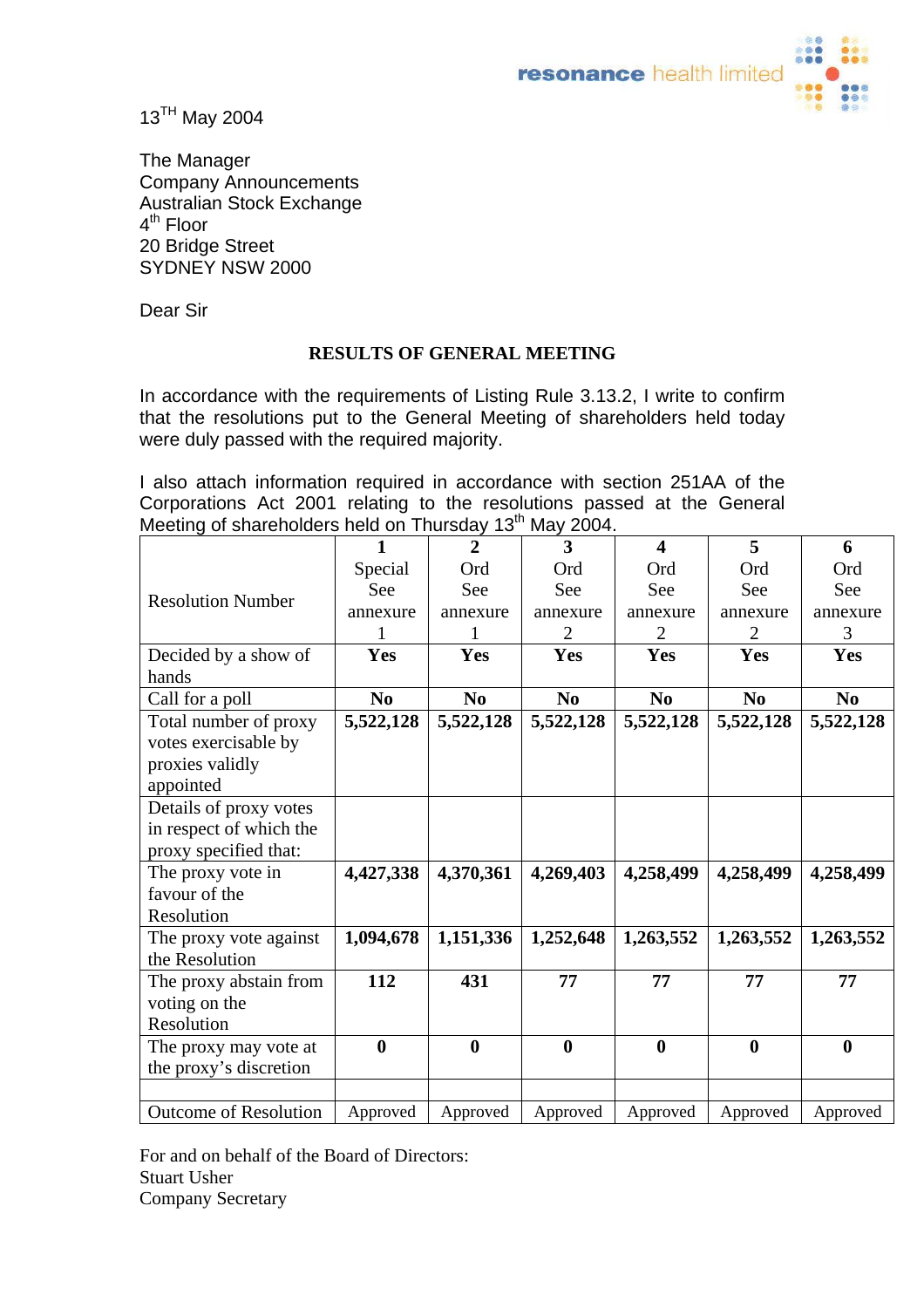## **Annexure 1**

#### **Resolution 1 – Modification of Constitution**

To consider and, if thought fit, to pass, with or without amendment, the following resolution as a **special resolution**:

> "That, for the purposes of Section 136(2) of the Corporations Act and the Company's Constitution and for all other purposes, approval is given for the Company to amend the Company's Constitution as follows:

- (a) by deleting the sentence "**Date of Adoption** means the date upon which this clause is inserted in this Constitution by special resolution of the members of the Company." from Clause 3.2;
- (b) by deleting the words "on or at any time after the Date of Adoption" from the definition of "**Minority Member**" contained in Clause 3.2;
- (c) by deleting Clause 3.17 in its entirety and replacing it with the following Clause:

#### **"3.17 Use by Company of Clause 3**

This clause 3 may only be invoked only once in any twelve month period."; and

(d) by deleting Clause 3.18 in its entirety."

#### **Resolution 2 – Grant of Options under Incentive Option Scheme**

To consider and, if thought fit, to pass, with or without amendment, the following resolution as an **ordinary resolution**:

> "That, for the purposes of Listing Rule 7.2 (Exception 9) of the Listing Rules of Australian Stock Exchange Limited and for all other purposes, the Directors are authorised to issue options, each to acquire one (1) fully paid ordinary share in the capital of the Company, pursuant to an incentive option scheme known as the "Resonance Health Ltd Incentive Option Scheme" (**Scheme**) upon and subject to the terms and conditions of the Scheme, a summary of which is included in the Explanatory Statement accompanying this Notice."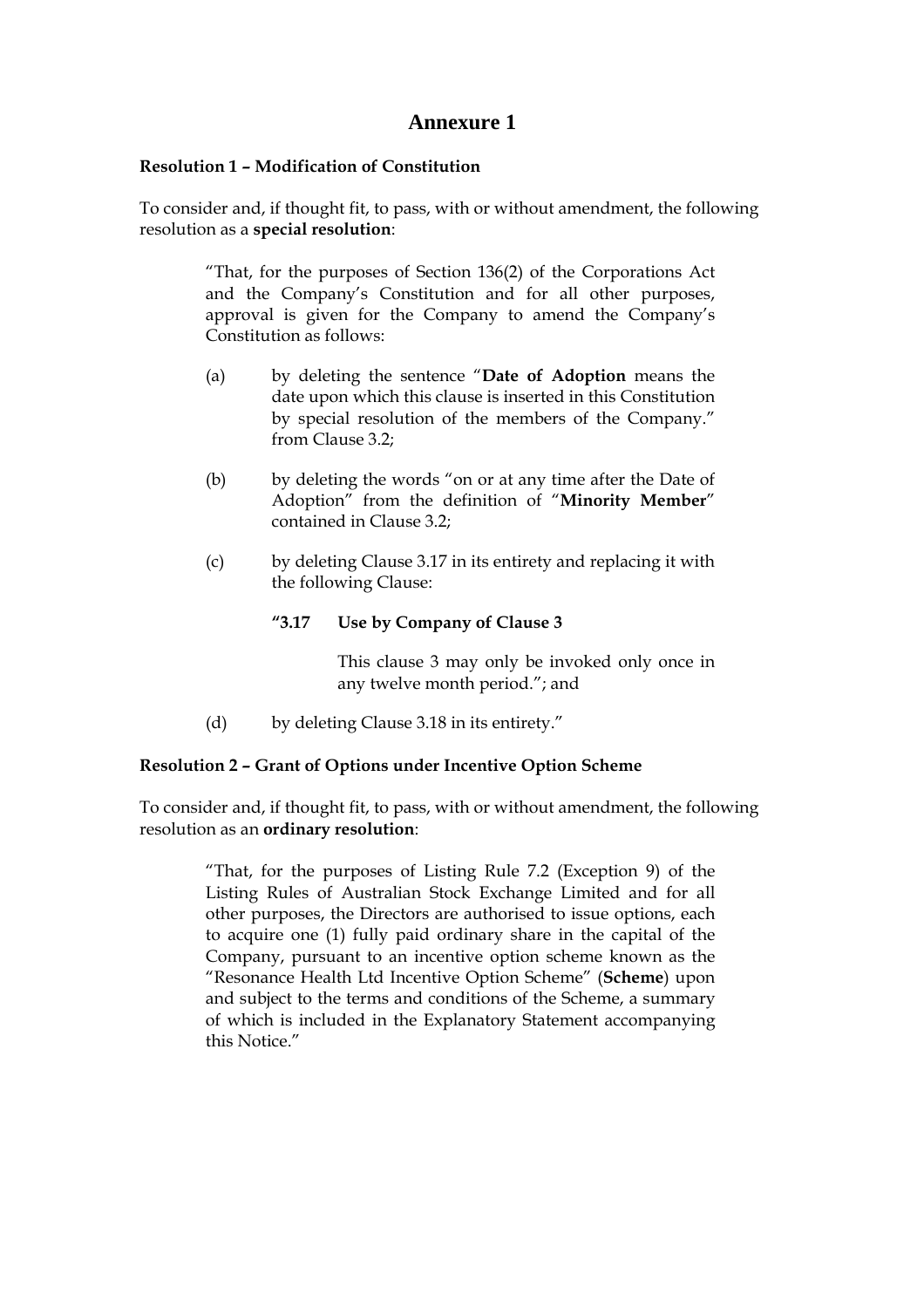# **Annexure 2**

## **Resolution 3 – Grant of Director Options to Mr Anthony Fitzgerald**

To consider and, if thought fit, to pass, with or without amendment, the following resolution as an **ordinary resolution**:

> "That, for the purposes of Listing Rule 10.11 of the Listing Rules of Australian Stock Exchange Limited, Section 208 of the Corporations Act and for all other purposes, approval is given for the Company to grant 1,000,000 Director Options, each to acquire one (1) fully paid ordinary share in the capital of the Company, to Mr Anthony Fitzgerald (or his nominee) on the terms and conditions set out in the Explanatory Statement accompanying this Notice."

## **Resolution 4 – Grant of Director Options to Mr Michael Wooldridge**

To consider and, if thought fit, to pass, with or without amendment, the following resolution as an **ordinary resolution**:

> "That, for the purposes of Listing Rule 10.11 of the Listing Rules of Australian Stock Exchange Limited, Section 208 of the Corporations Act and for all other purposes, approval is given for the Company to grant 650,000 Director Options, each to acquire one (1) fully paid ordinary share in the capital of the Company, to Mr Michael Wooldridge (or his nominee) on the terms and conditions set out in the Explanatory Statement accompanying this Notice."

## **Resolution 5 – Grant of Director Options to Mr Andrew Walker**

To consider and, if thought fit, to pass, with or without amendment, the following resolution as an **ordinary resolution**:

> "That, for the purposes of Listing Rule 10.11 of the Listing Rules of Australian Stock Exchange Limited, Section 208 of the Corporations Act and for all other purposes, approval is given for the Company to grant 300,000 Director Options, each to acquire one (1) fully paid ordinary share in the capital of the Company, to Mr Andrew Walker (or his nominee) on the terms and conditions set out in the Explanatory Statement accompanying this Notice."